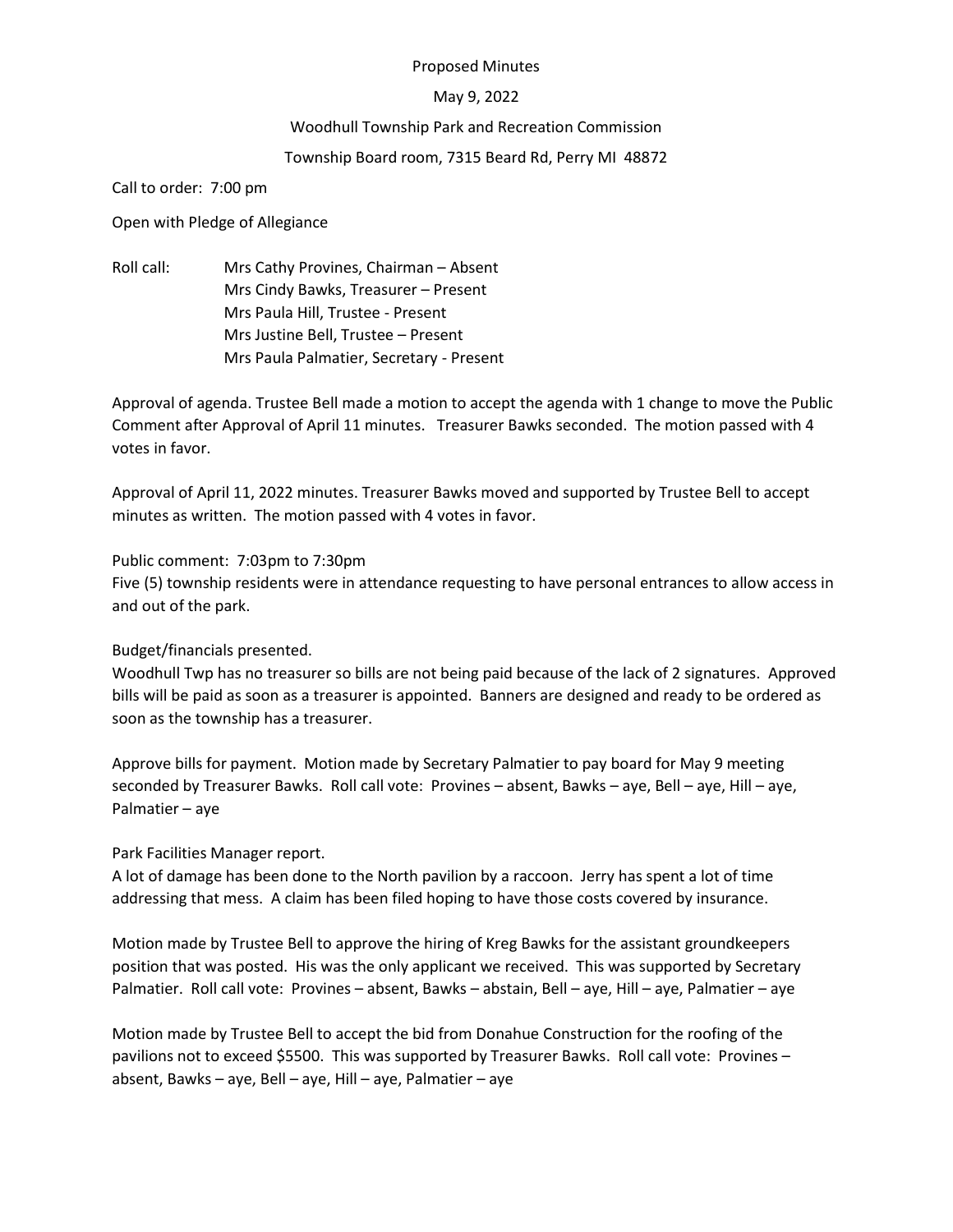#### Proposed Minutes

#### May 9, 2022

## Woodhull Township Park and Recreation Commission

# Township Board room, 7315 Beard Rd, Perry MI 48872

Motion made by Treasurer Bawks to approve the bid from Godfrey Home Improvements to replace the walkthrough doors on the pavilion barns not to exceed \$2200. This was supported by Secretary Palmatier. Roll call vote: Provines – absent, Bawks – aye, Bell – aye, Hill – aye, Palmatier – aye

Three (3) bids were obtained for the Playground Fall Zone; 1). Outdoor Expressions Custom Landscaping for \$11, 615 (plus some additional charges) 2). LandMark Landscape, Inc. for \$18,560. And Jerry Bawks, Licensed Builder \$6,800. Tabled until next month

Motion made by Trustee Bell to approve \$2,500 for painting the pavilions and \$900 for painting the swing sets by Brush & Palette Interior Decorators, as budgeted. This was supported by Secretary Palmatier. Roll call vote: Provines – absent, Bawks – aye, Bell – aye, Hill – aye, Palmatier – aye

Update on property survey. Waiting to hear from township attorney. The board is wanting this to be resolved.

Summer schedule: We currently we have the following reservation: Pavilion May 14th pavilion, June 4 pavilion and June 26 pavilion

Ball field MANY field reservations! We added a church team to the ballfield reservations for May 09.

Food vendors Dairy Den - May 25th - need lots of our committee there to greet and help Big Cheezy Grill - June 21- Help needed

Children's Activities: Help Needed June 13 - Art Day 110 am June 20 - Story Hour 6:30 pm June 27 - Harris Nature Center 10 am June 30 - 4th of July Art Day 10 am July 11 - Art Day 10 am July 18 - Library Day 6:30 pm July 25 - Harris Nature Center - 10 am August 1 - Art Day 10 am August 8 - Story Hour - 6::30 pm

Park ordinance. Tabled until next month